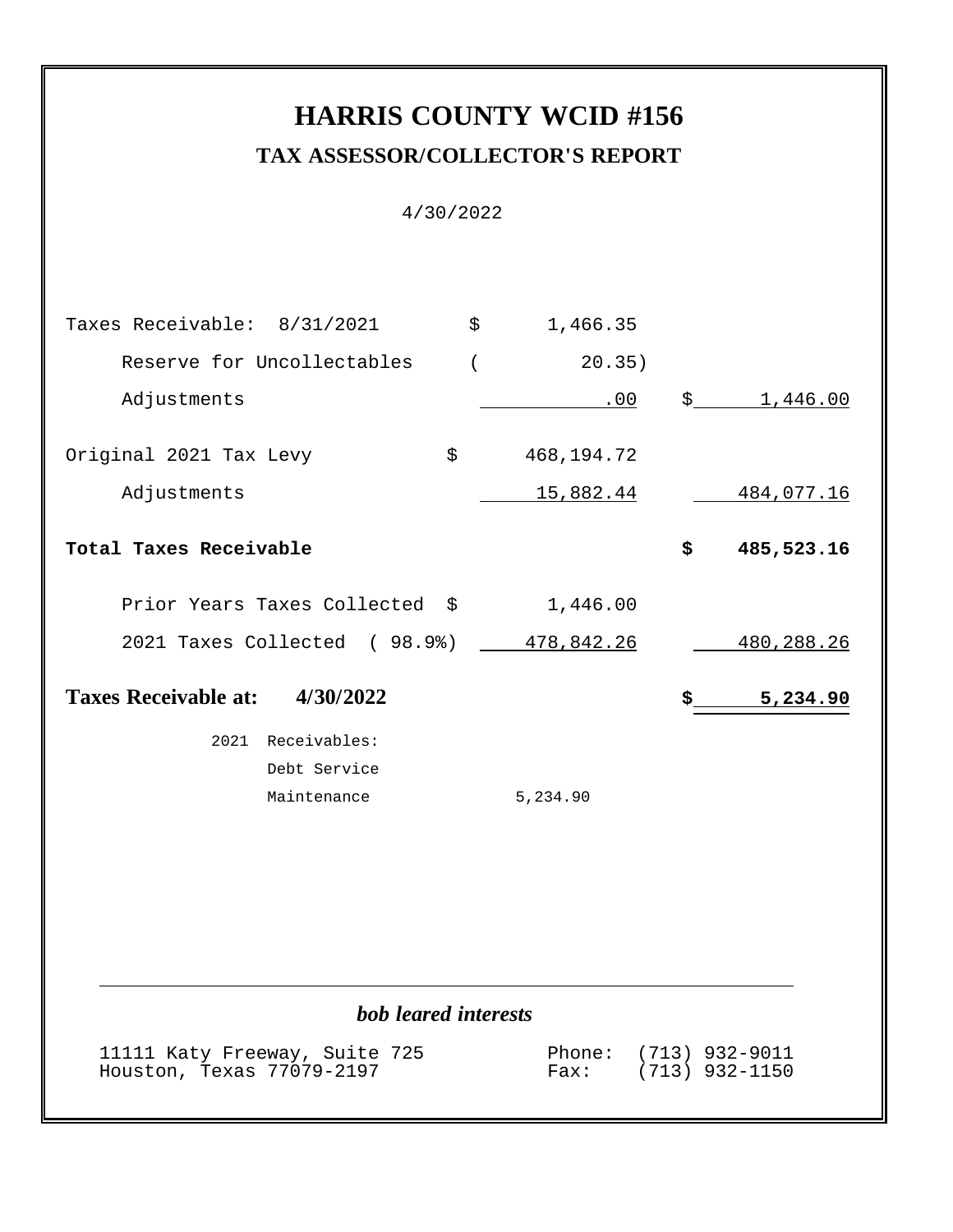|        | 4/2022                      |                    | Fiscal to Date<br>4/30/2022                                                                 |
|--------|-----------------------------|--------------------|---------------------------------------------------------------------------------------------|
| \$     | 30,676.79                   |                    | 25,305.26                                                                                   |
|        |                             |                    |                                                                                             |
|        | 1,313.12<br>122.39          |                    | 480,287.44<br>1,555.58<br>349.93<br>458.70<br>886.38<br>.82                                 |
| \$     | 1,435.51                    |                    | 483,538.85                                                                                  |
|        |                             |                    |                                                                                             |
|        | 14.34<br>5,000.00<br>500.00 |                    | 349.93<br>2,825.00<br>850.90<br>.82<br>886.38<br>470,000.00<br>4,000.00<br>458.70<br>354.68 |
|        | 140.10<br>44.39<br>30.00    |                    | 13.26<br>1,097.05<br>130.69<br>325.00<br>90.00<br>445.91                                    |
|        | 25.00                       |                    | 105.90<br>10.00<br>20.16<br>9.90<br>32.55<br>200.00<br>435.00                               |
| $($ \$ | 5,910.02)                   |                    | 482,641.83)                                                                                 |
| \$     | 26,202.28                   |                    | 26,202.28                                                                                   |
|        |                             | Month of<br>156.19 | $9/01/2021 -$<br>$\sqrt{2}$                                                                 |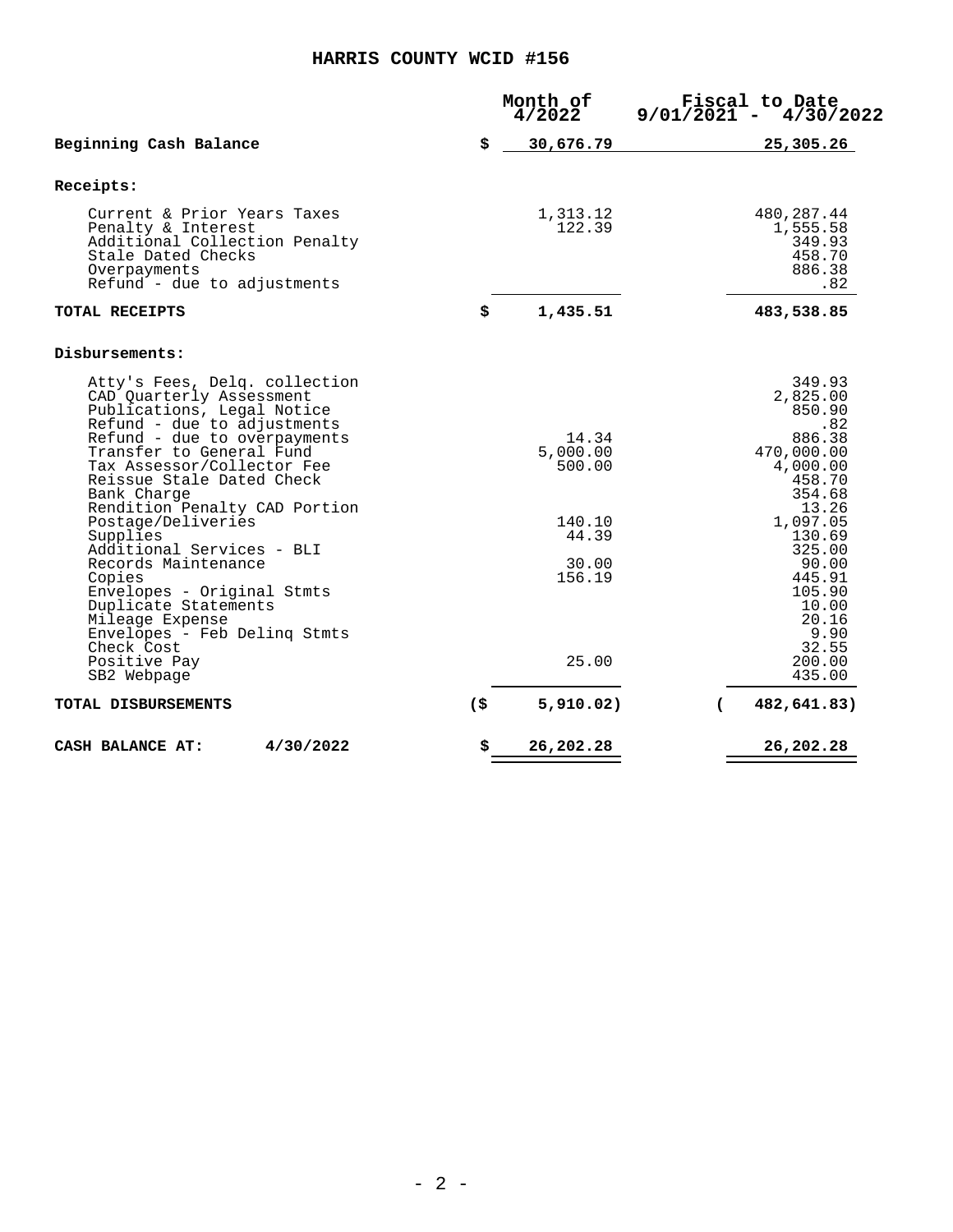Disbursements for month of May, 2022

| <b>Check@</b> | <b>Payee</b>           | Description                |    | Amount    |
|---------------|------------------------|----------------------------|----|-----------|
| 1016          | HCAD                   | CAD Quarterly Presigned    | \$ |           |
| 1017          | HCAD                   | CAD Quarterly Presigned    |    |           |
| 1018          | HCAD                   | CAD Quarterly Presigned    |    |           |
| 1019          | Bob Leared             | Tax Assessor/Collector Fee |    | 814.18    |
| 1207          | VOID                   | CAD Quarterly Assessment   |    |           |
| 1208          | VOID                   | CAD Ouarterly Assessment   |    |           |
|               | TOTAL DISBURSEMENTS    |                            | \$ | 814.18    |
|               | Remaining Cash Balance |                            | Ś  | 25,388.10 |

AllegianceBank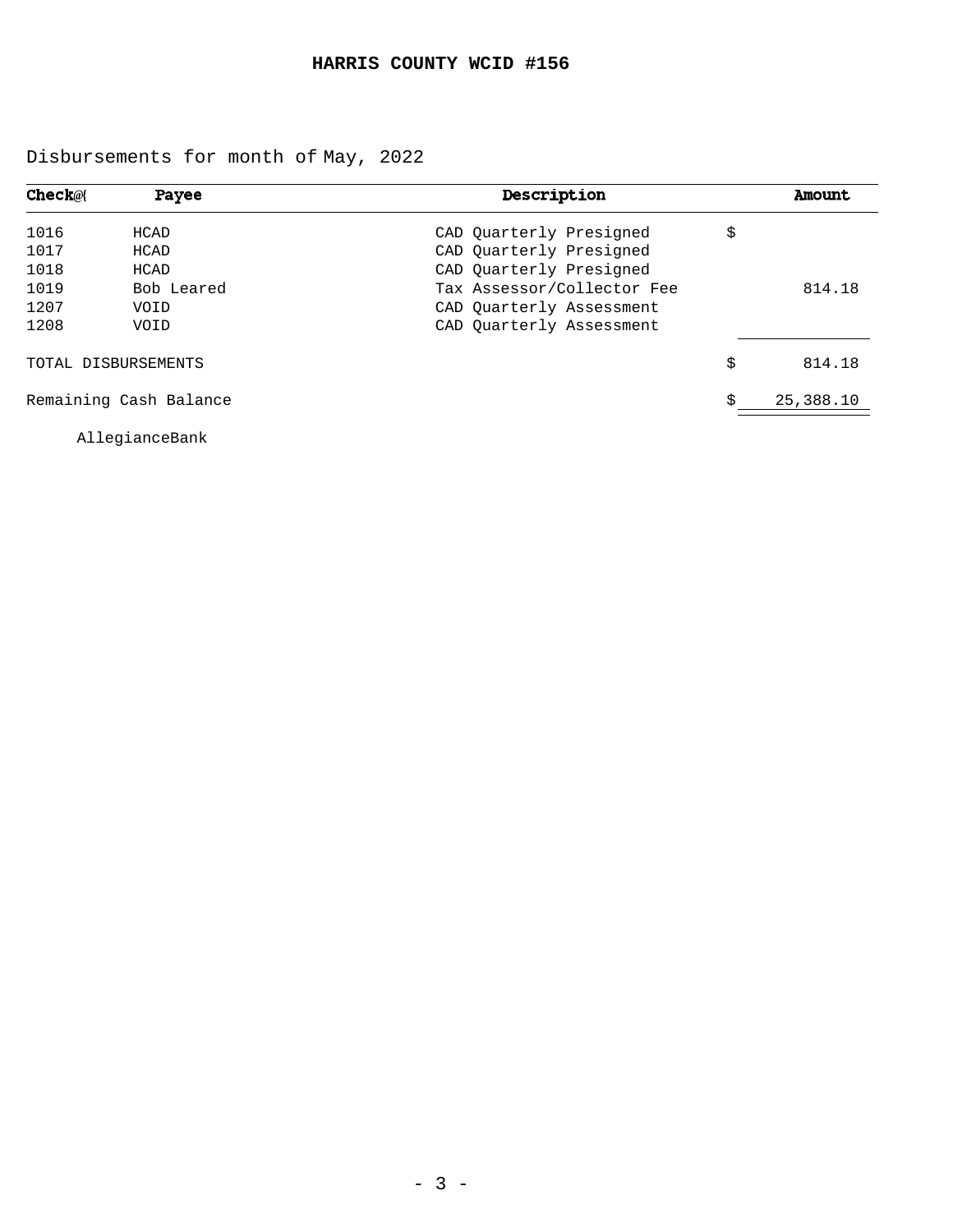#### HISTORICAL COLLECTIONS DATA

| Year | Collections<br>Month Of<br>4/2022 | Adjustments To<br>Collections<br>4/2022          | Total Tax<br>Collections<br>4/30/2022<br>at | Total Taxes<br>Receivable<br>4/30/2022<br>at | Collection<br>Percentage |
|------|-----------------------------------|--------------------------------------------------|---------------------------------------------|----------------------------------------------|--------------------------|
| 2021 | 1,313.12                          |                                                  | 478,842.26                                  | 5,234.90                                     | 98.919                   |
| 2020 |                                   |                                                  | 548,938.87                                  |                                              | 100.000                  |
| 2019 |                                   |                                                  | 581,089.49                                  |                                              | 100.000                  |
| 2018 |                                   |                                                  | 604,483.68                                  |                                              | 100.000                  |
| 2017 |                                   |                                                  | 619,295.41                                  |                                              | 100.000                  |
| 2016 |                                   |                                                  | 603,575.25                                  |                                              | 100.000                  |
| 2015 |                                   |                                                  | 623, 493. 41                                |                                              | 100.000                  |
| 2014 |                                   |                                                  | 621,020.93                                  |                                              | 100.000                  |
| 2013 |                                   |                                                  | 604,830.82                                  |                                              | 100.000                  |
| 2012 |                                   |                                                  | 583,967.59                                  |                                              | 100.000                  |
| 2011 |                                   |                                                  | 593, 348.57                                 |                                              | 100.000                  |
| 2010 |                                   |                                                  | 605,030.68                                  |                                              | 100.000                  |
| 2009 |                                   |                                                  | 595,957.85                                  |                                              | 100.000                  |
| 2008 |                                   |                                                  | 628,913.82                                  |                                              | 100.000                  |
| 2007 |                                   |                                                  | 574,410.81                                  |                                              | 100.000                  |
| 2006 |                                   |                                                  | 579,865.92                                  |                                              | 100.000                  |
| 2005 |                                   |                                                  | 600,151.65                                  |                                              | 100.000                  |
| 2004 |                                   |                                                  | 572,628.37                                  |                                              | 100.000                  |
| 2003 |                                   |                                                  | 578, 221. 75                                |                                              | 100.000                  |
| 2002 |                                   |                                                  | 586,376.59                                  |                                              | 100.000                  |
| 2001 |                                   |                                                  | 373,679.29                                  |                                              | 100.000                  |
| 2000 |                                   |                                                  | 108,525.89                                  |                                              | 100.000                  |
|      |                                   | (Percentage of collections same period last year |                                             | 98.897                                       |                          |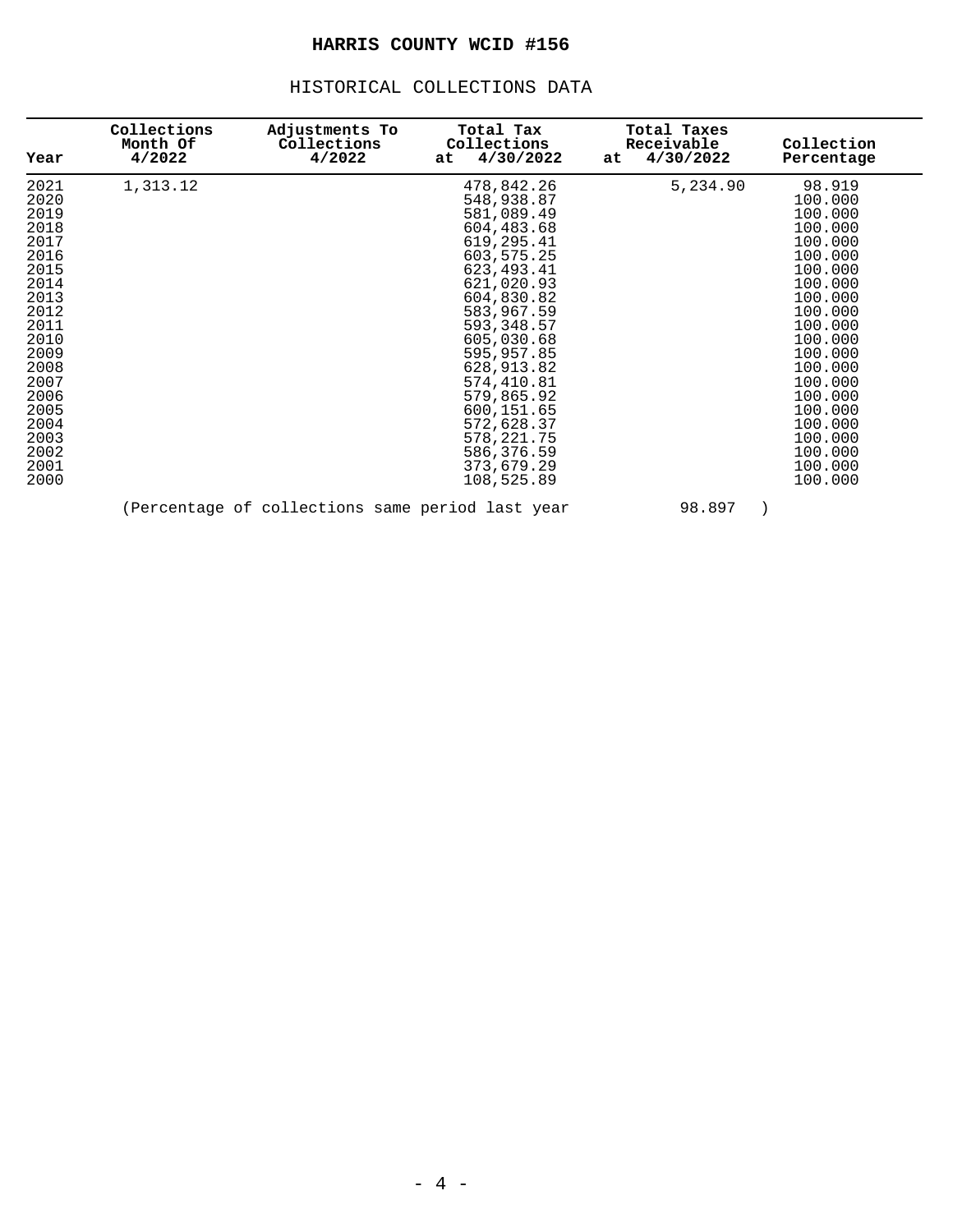#### HISTORICAL TAX DATA

| Year | Taxable<br>Value | SR/CR   | Tax<br>Rate | Adjustments | Reserve for<br>Uncollectibles | Adjusted<br>Levy |
|------|------------------|---------|-------------|-------------|-------------------------------|------------------|
| 2021 | 186, 183, 511    | 08/08   | .260000     | 15,882.44   |                               | 484,077.16       |
| 2020 | 182,979,578      | 19/19   | .300000     | 37,950.81   |                               | 548,938.87       |
| 2019 | 181,590,471      | 29/29   | .320000     | 9,472.54    |                               | 581,089.49       |
| 2018 | 177,789,295      | 34 / 34 | .340000     | 16,722.71   |                               | 604,483.68       |
| 2017 | 182, 145, 709    | 27/27   | .340000     | 2,959.09    |                               | 619,295.41       |
| 2016 | 174,949,318      | 29/29   | .345000     | 14,693.11   |                               | 603,575.25       |
| 2015 | 173,192,626      | 25/25   | .360000     | 40,682.48   |                               | 623, 493. 41     |
| 2014 | 163,426,564      | 31/31   | .380000     | 26, 201.47  |                               | 621,020.93       |
| 2013 | 151,207,703      | 42/42   | .400000     | 64, 312. 17 |                               | 604,830.82       |
| 2012 | 145,991,895      | 53/53   | .400000     | 2,830.05    |                               | 583,967.59       |
| 2011 | 150, 214, 788    | 42/42   | .395000     | 9,896.89    |                               | 593,348.57       |
| 2010 | 153, 173, 279    | 01/53   | .395000     | 32,738.23   | 3.95                          | 605,030.68       |
| 2009 | 156,832,022      | 01/22   | .380000     | 48,705.65   | 3.80                          | 595,957.85       |
| 2008 | 157, 228, 475    | 02/34   | .400000     | 26,717.93   |                               | 628,913.82       |
| 2007 | 143,603,704      | 01/43   | .400000     | 3,263.10    | 4.00                          | 574,410.81       |
| 2006 | 141,431,692      | 01/56   | .410000     | 18, 173. 44 | 4.10                          | 579,865.92       |
| 2005 | 133,366,866      | 01/66   | .450000     | 71,093.72   |                               | 600,151.65       |
| 2004 | 127, 251, 560    | 01/17   | .450000     | 19,630.00   | 4.50                          | 572,628.37       |
| 2003 | 124,348,710      | 07/24   | .465000     | 17,608.16   |                               | 578, 221. 75     |
| 2002 | 104,710,100      | 01/40   | .560000     | 44,579.69   |                               | 586,376.59       |
| 2001 | 66,728,450       | 08/08   | .560000     | 34,822.08   |                               | 373,679.29       |
| 2000 | 19,379,610       | 00/00   | .560000     | 45,360.22   |                               | 108,525.89       |
|      |                  |         |             |             |                               |                  |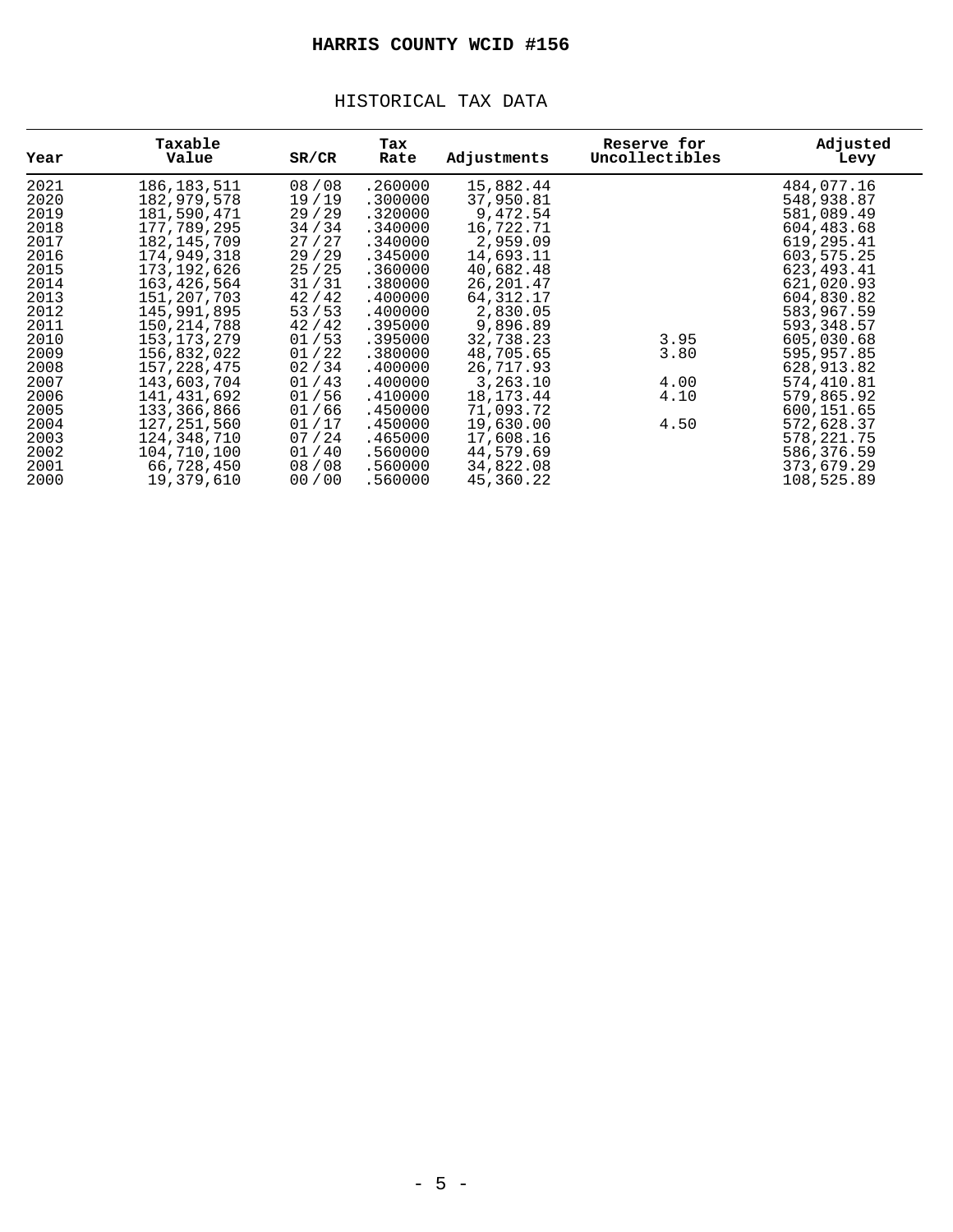| Year | Debt Service<br>Rate | Debt Service<br>Levy | Maintenance<br>Rate | Maintenance<br>Levy |
|------|----------------------|----------------------|---------------------|---------------------|
| 2021 |                      |                      | .260000             | 484,077.16          |
| 2020 |                      |                      | .300000             | 548,938.87          |
| 2019 | .120000              | 217,908.56           | .200000             | 363,180.93          |
| 2018 | .140000              | 248,905.04           | .200000             | 355,578.64          |
| 2017 | .140000              | 255,003.99           | .200000             | 364, 291.42         |
| 2016 | .255000              | 446,120.82           | .090000             | 157,454.43          |
| 2015 | .260000              | 450,300.78           | .100000             | 173, 192.63         |
| 2014 | .280000              | 457,594.37           | .100000             | 163,426.56          |
| 2013 | .300000              | 453,623.12           | .100000             | 151,207.70          |
| 2012 | .320000              | 467,174.07           | .080000             | 116,793.52          |
| 2011 | .315000              | 473, 176. 73         | .080000             | 120, 171.84         |
| 2010 | .315000              | 482,492.85           | .080000             | 122,537.83          |
| 2009 | .300000              | 470,493.05           | .080000             | 125,464.80          |
| 2008 | .320000              | 503,131.06           | .080000             | 125,782.76          |
| 2007 | .320000              | 459,528.65           | .080000             | 114,882.16          |
| 2006 | .330000              | 466,721.32           | .080000             | 113,144.60          |
| 2005 | .370000              | 493,458.01           | .080000             | 106,693.64          |
| 2004 | .370000              | 470,827.76           | .080000             | 101,800.61          |
| 2003 | .385000              | 478,742.75           | .080000             | 99,479.00           |
| 2002 | .480000              | 502,608.53           | .080000             | 83,768.06           |
| 2001 | .390000              | 260,240.94           | .170000             | 113,438.35          |
| 2000 |                      |                      | .560000             | 108,525.89          |
|      |                      |                      |                     |                     |

#### TAX RATE COMPONENTS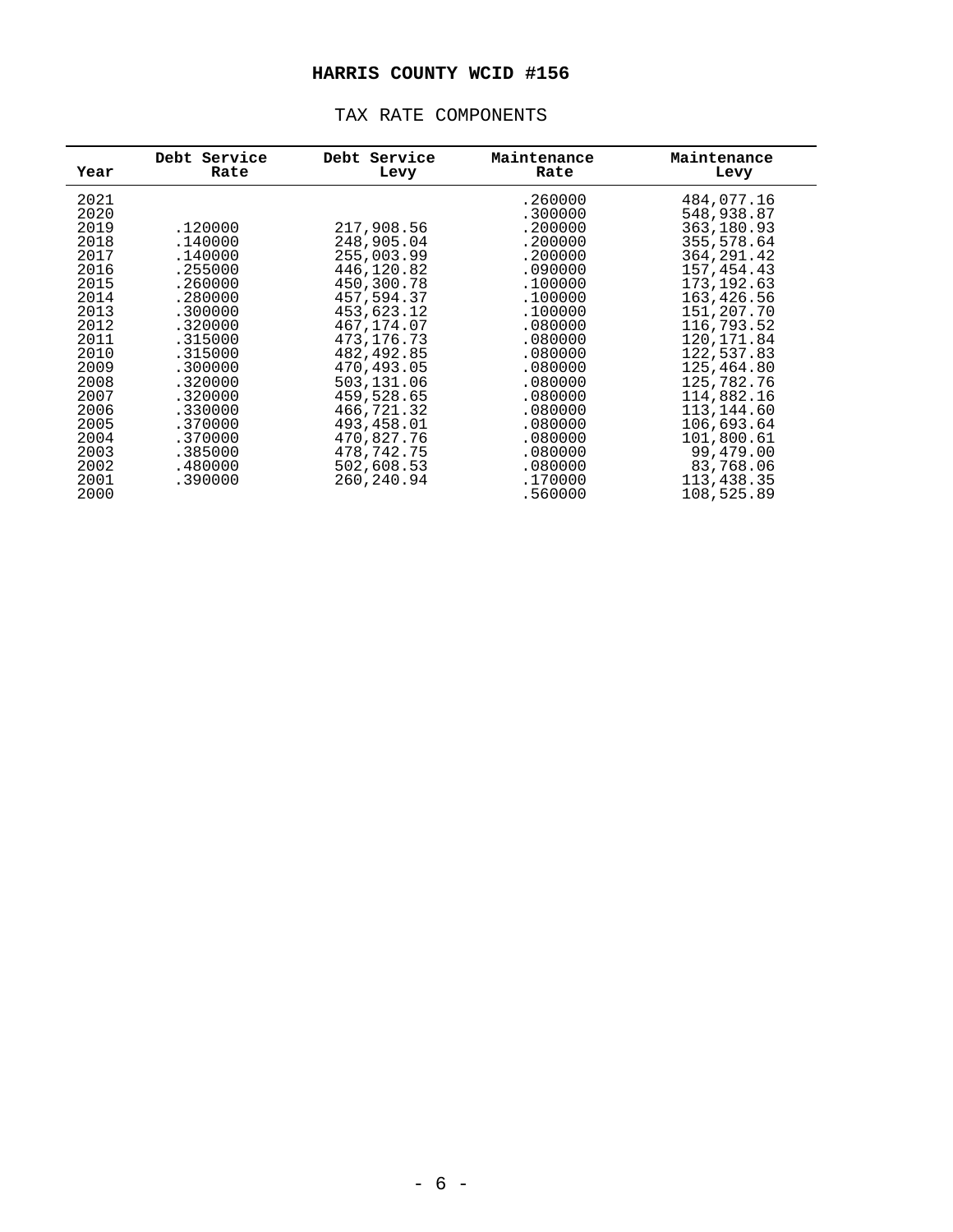Notes:

PRESIGNED CHECK #1207 & CHECK #1208 ISSUED ON PRIOR REPORT VOIDED ON 04/22 REPORT.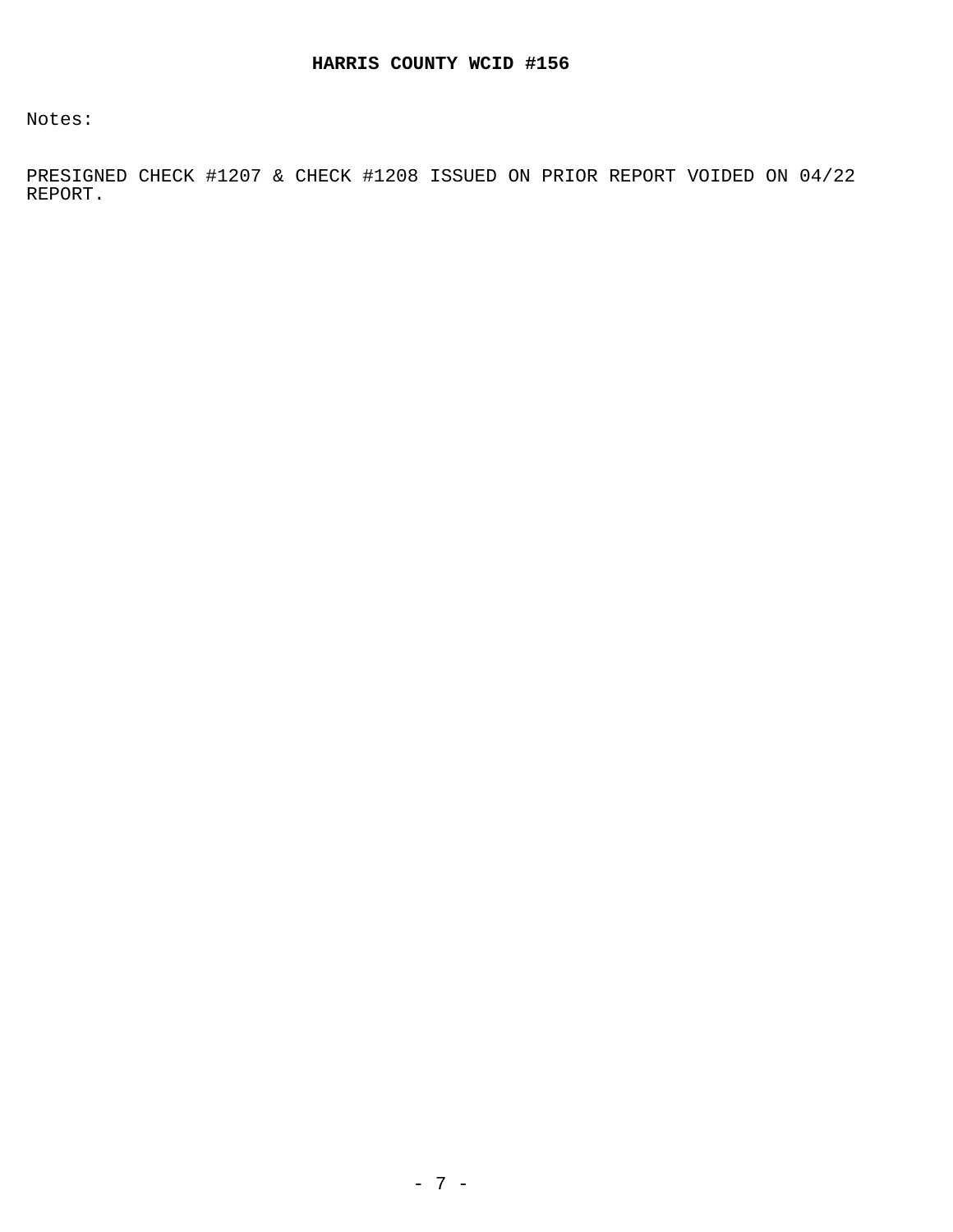| Tax Exemptions: | 2021   | 2020   | 2019   |
|-----------------|--------|--------|--------|
| Homestead       | .00000 | .00000 | .00000 |
| Over 65         | 80,000 | 80,000 | 80,000 |
| Disabled        | 80,000 | 80,000 | 80,000 |

## **Last Bond Premium Paid:**

| Payee                    | Date of Check | Amount |
|--------------------------|---------------|--------|
| HARCO Insurance Services | 7/10/2019     | 250.00 |
| $10/01/19 - 10/01/2022$  |               |        |

| Adjustment Summary: | 2021     |            |
|---------------------|----------|------------|
| 10/2021             | CORR 002 | 15,185.93  |
| 11/2021             | CORR 003 | 832.38     |
| 1/2022              | CORR 005 | $104.00 -$ |
| 3/2022              | CORR 007 | 2.40       |
| 4/2022              | CORR 008 | $34.27 -$  |
| <b>TOTAL</b>        |          | 15,882.44  |